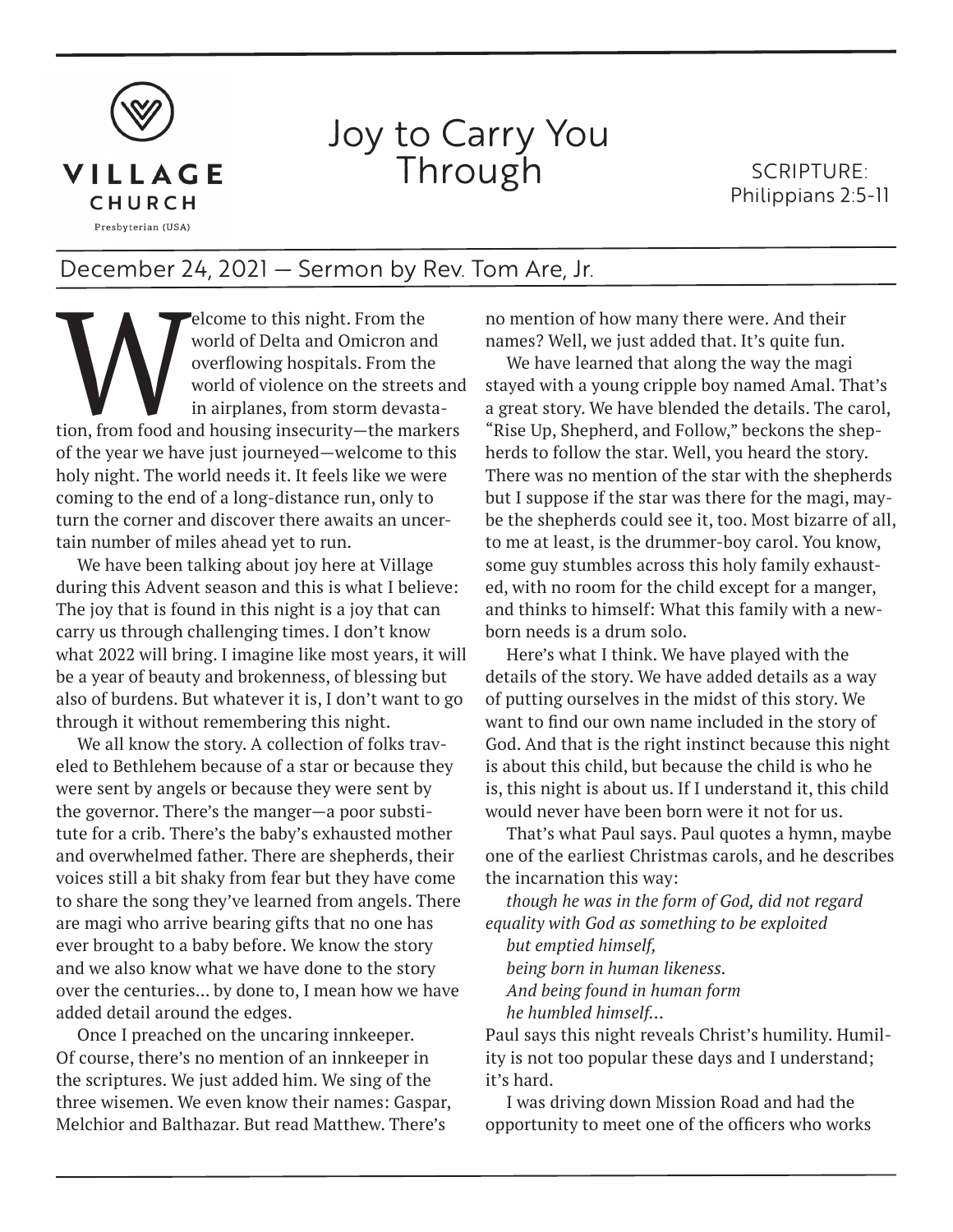the area. He invited me to have a little roadside chat. Turns out having your tag renewal sticker in the glove box doesn't count. So, lights are flashing and I'm a Mission Road criminal. For about 20 minutes, I sat there with all of Prairie Village driving by. Oh, I could the imagine the conversation… "I think that was Tom Are." "Did you see Tom?" I'm trying to squeeze into the head rest. It is humbling but I'm sure you have never had that experience.

I had a different experience. Not long after Carol and I were married, we went with my dad and his wife to Ghana, West Africa. We were visiting the work of the church there. Presbyterians began our mission work in Ghana almost 200 years ago. We have hospitals, schools and many Presbyterian congregations there. Carol and I visited a congregation in a small village. Before I knew what was happening, the elders of the village decided that they would make me chief of the youth. To make one chief is quite a process. They brought me the chief's stool and the chief's robe and the chief's beads and bracelets on my wrist and powder on my face. The women were singing; the men were dancing. It was quite an ordeal. I thought we had just had a little fun in the church. But then I walked outside. People on the street started falling down on their faces and singing to me. Men would sweep the path in front of me. They went and got an umbrella to hold over my head to protect me from the sun.

I was thinking: This is ridiculous. But I must confess, there was also a part of me that thought: I could get used to this. I was feeling pretty good about myself... I was. But then I would have to face my grandmother. She knew the quickest way to be turned away at the pearly gates was to think too highly of yourself. "Nobody likes a braggart," she would say. "Don't get too big for your britches."

Jon Meacham wrote a biography of George H.W. Bush. He said that when Bush was running to be a senator in Texas, his mother, after hearing a campaign ad, called him and said, "George, stop talking about yourself. Nobody likes a braggart."

She's not wrong and neither was my grandmother. I have assumed that humility is making sure we don't think too highly of ourselves. Right?

But I don't think when Paul said Christ humbled

himself, he meant that Jesus came as some "aw, shucks, it's just me" kind of Lord. He didn't move through the world keeping in the shadows, staying out of the center of things. So, what does Paul mean when he says Christ humbled himself?

Here's where I have misunderstood humility. I have assumed humility describes how I think about myself, but in truth, humility describes how I think about *others*. I am not humble because I think less of myself; I am humble when I think *more* of others. Jesus didn't come to us because he thought less of himself; he was born because he loved us and couldn't bear to stay away from the world he loved.

My friend David was like that. He was an attorney in my church in Florida. His wife, Winkie (yes, I'm not making that up) was quite the football fan. David was quite the cook. When the Sunday School class met for a cookout, Winkie was in the backyard with the guys debating the benefits of zone defense; David was in the kitchen swapping recipes for lemon meringue pie.

But everyone wanted to be with David. To my knowledge, he never served on a board. He never joined a club. He never held a leadership position. He was never elected to anything. He was no mover and shaker. But everyone wanted to be with David because he was always glad to see you. He seemed genuinely excited when you came in the room—like he had been waiting all day for your arrival. I would see him and say, "David, how are you?" "Better now that I've seen you," he would respond. "I've been wanting to talk with you; do you have a minute? Tell me about everything," he'd say. And he said it in such a way that you believed it. You were always glad to see David because he was always glad to see you.

I'm telling you about this because I think that's what humility looks like. Humility is not thinking little of yourself; humility results from thinking highly of others.

Paul said: He was God but because God is love, love came to us; couldn't bear to stay away from us. And it is that love that draws us to this night, for God says: Tell me everything. I've been waiting for you... wanting to be with you, just tell me everything. The story of this night is that the love that breathed the universe into being has called you by name.